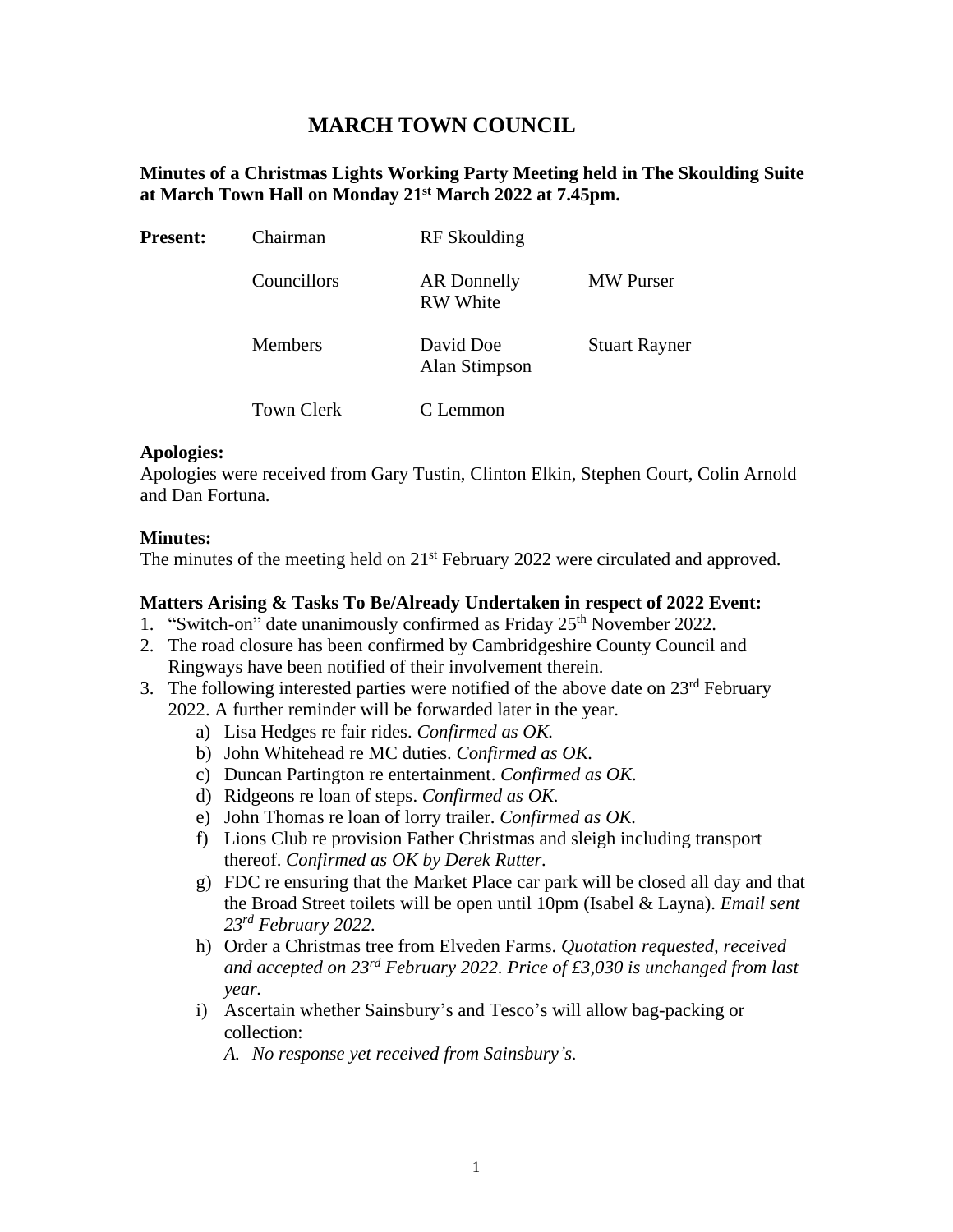- *B. In a response from Tesco (Kelly Riddell) dated 8th March 2022, we have provisionally been booked in for collection dates on 19th and 20th November 2022 and collection times of 10am to 4pm.*
- j) Approach Balfour Beatty to ascertain whether they will again supervise electrical works since this is the only practical way the Committee can legally access CCC street lighting columns. *Quote requested on 23rd February 2022. Brian Crabb rang to say that Balfour Beatty would also check to see which sockets / connections / time switches were in need of replacement. A report will be provided, with costings, in the not-too-distant future.*
- k) Assistant Town Clerk to be requested to book St John Ambulance.
- l) Decide upon a suitable person to switch on the lights.
- m) Apply for CCC Street Lighting License. *Application approved on 21st March 2022.*
- 4. March Town Council has committed £25,000 in its 2022/2023 budget for Christmasrelated expenditure.
- 5. In previous years a maximum of £7,500 has been paid out to helpers. All payments were subject to recipients signing a receipt acknowledging that they were responsible for their own tax and national insurance if applicable. Discussions need to be held regarding the best way to proceed in 2022 since Clinton and Dean Elkin have both stated that they no longer wish to assist with the erection and dismantling duties.
- 6. All cross-street wires and wall bolts need testing during 2022. Tests are due biannually so will need testing again in 2024. *Glomac was contacted on 23rd February 2022 and, per a telephone conversation of 16th March 2022, a quote should soon be received. As in past years, we will need to supply a cherry-picker, or similar, to allow the checks to be undertaken.*
- 7. More complaints than normal were received for the 2021 season regarding light outages and the failure to remedy faults. Better communication and management are needed for this coming year. The following points need resolving:
	- a) Is the cherry-picker being used in the correct manner?
	- b) Do some street light sockets need replacing? *See 3 j) above.*
	- c) Are there any better or more cost-effective erecting and dismantling methods that could be adopted? Alan Stimpson reported that suitable equipment could be supplied by Nationwide Platforms Luton branch. The equipment would need to be collected from Luton for a set period of time whilst the decorations were erected, returned to depot and then collected for another set period of time whilst they were dismantled. The only problem envisaged was that something more local was needed for repairs during the times the lights were illuminated.

## **Tasks Still to be Undertaken:**

- 1. Discussions are needed to ascertain how improvements can be made to the Christmas tree and "Nativity Scene" displays.
- 2. SAG paperwork needs to be completed at the earliest opportunity.
- 3. It was previously agreed that the following groups can have stalls etc at the event if they so wish:
	- a) Waterman's Club (on bridge).